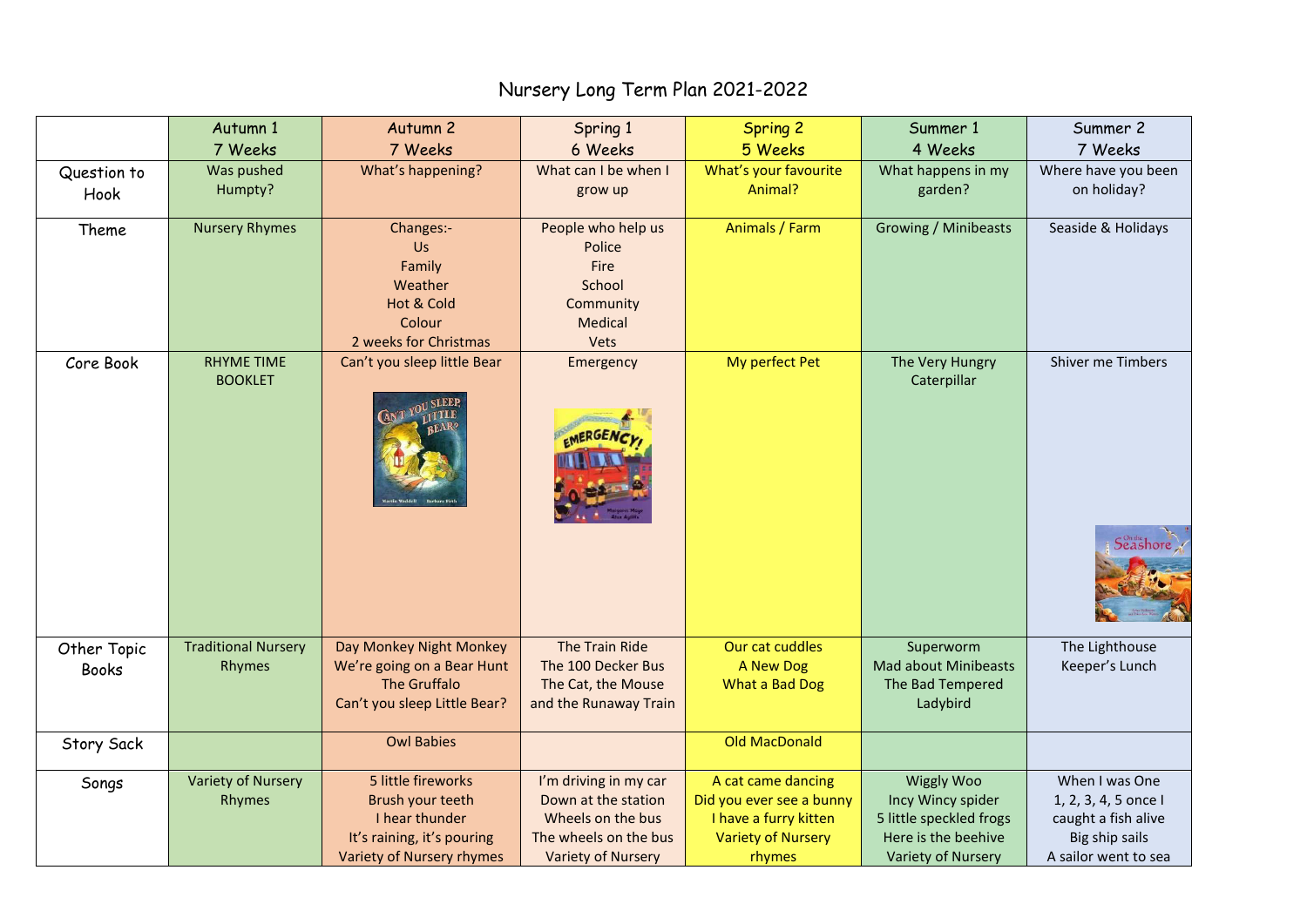|                                                 |                                                                                                                                                                                  | Christmas songs                                                                                                                                                                                                                                                                                                                                                              | rhymes                                                                                                                                                                                                                                                                                                                                                                                                                                                     |                                                                                                                                                                                                                                                                               | rhymes                                                                                                                                                                                                                                                                                                                                                                                                | sea sea<br>I'm a pirate<br>Variety of Nursery                                                                                                                                                                                                                                                                                                                 |
|-------------------------------------------------|----------------------------------------------------------------------------------------------------------------------------------------------------------------------------------|------------------------------------------------------------------------------------------------------------------------------------------------------------------------------------------------------------------------------------------------------------------------------------------------------------------------------------------------------------------------------|------------------------------------------------------------------------------------------------------------------------------------------------------------------------------------------------------------------------------------------------------------------------------------------------------------------------------------------------------------------------------------------------------------------------------------------------------------|-------------------------------------------------------------------------------------------------------------------------------------------------------------------------------------------------------------------------------------------------------------------------------|-------------------------------------------------------------------------------------------------------------------------------------------------------------------------------------------------------------------------------------------------------------------------------------------------------------------------------------------------------------------------------------------------------|---------------------------------------------------------------------------------------------------------------------------------------------------------------------------------------------------------------------------------------------------------------------------------------------------------------------------------------------------------------|
| <b>Important Days</b><br>& Celebrations         | <b>Home Visits</b><br><b>Harvest Festival</b>                                                                                                                                    | <b>EYFS Nativity</b><br><b>Bonfire Night</b><br><b>Diwali</b><br>Christmas                                                                                                                                                                                                                                                                                                   | <b>Chinese New Year</b><br>Valentine's day                                                                                                                                                                                                                                                                                                                                                                                                                 | <b>Mother's Day</b><br><b>World Book Day</b><br>Easter                                                                                                                                                                                                                        |                                                                                                                                                                                                                                                                                                                                                                                                       | rhymes<br>Father's Day                                                                                                                                                                                                                                                                                                                                        |
| Real Life<br>Experiences                        |                                                                                                                                                                                  | Autumn Walk - visit to Buck<br>woods                                                                                                                                                                                                                                                                                                                                         | Visit from police officer<br>Visit from fire fighter<br>Plus other visitors                                                                                                                                                                                                                                                                                                                                                                                | Visit from a vet, trip to<br>farm?                                                                                                                                                                                                                                            | Haraewood House?<br>Caterpillars                                                                                                                                                                                                                                                                                                                                                                      | Ice Cream Van Visit                                                                                                                                                                                                                                                                                                                                           |
| Parental<br><b>Involvement</b><br>Opportunities |                                                                                                                                                                                  | Week 5 - Grandparents day<br><b>Pyjama Reading Evening</b><br>Christmas stay & play<br><b>Christmas Nativity</b>                                                                                                                                                                                                                                                             | Tuesday 1 <sup>st</sup> February<br>Chinese new year stay<br>& play                                                                                                                                                                                                                                                                                                                                                                                        | <b>Easter Fun day</b>                                                                                                                                                                                                                                                         | Stay & Play                                                                                                                                                                                                                                                                                                                                                                                           | Sports Day<br>Graduation                                                                                                                                                                                                                                                                                                                                      |
| Writing<br>Opportunities                        | <b>Drawing Humpty</b><br>Name writing                                                                                                                                            | Letters to Santa<br>Christmas cards<br>Name writing                                                                                                                                                                                                                                                                                                                          | <b>Tickets</b><br>Easter cards<br>Name writing                                                                                                                                                                                                                                                                                                                                                                                                             | <b>Drawing favourite</b><br>animal<br><b>Name writing</b>                                                                                                                                                                                                                     | What the caterpillar<br>ate<br>Name writing                                                                                                                                                                                                                                                                                                                                                           | <b>Postcards</b><br>What's in your<br>suitcase?<br>Name writing                                                                                                                                                                                                                                                                                               |
| Maths<br>Opportunities                          | Say one number in<br>order up to 5.<br>Count 1:1<br>correspondence.<br>Know that the last<br>number means the<br>total amount.<br>Talk about and<br>identify simple<br>patterns. | <b>Represent numbers using</b><br>fingers up to 5.<br>Say one number in order up<br>to 5.<br>Count 1:1 correspondence.<br>Know that the last number<br>means the total amount.<br>Create repeating patterns.<br>Talk about and explore the<br>2D shape - circle.<br>Make comparisons between<br>objects relating to weight.<br>Compare quantities using<br>'more' & 'fewer'. | Fast recognition of up<br>to 3 objects without<br>counting them.<br>Recite numbers to 5.<br>Introduce numerals to<br>5.<br><b>Create repeating</b><br>patterns.<br>Talk about and explore<br>the 2D shape $-$<br>rectangles & squares.<br>Make comparisons<br>between objects<br>relating to size.<br>Compare quantities<br>using 'more' & 'fewer'.<br>Describe a familiar<br>route.<br>Discuss routes and<br>locations using 'in front<br>of' & 'behind'. | Link numerals and<br>amount, showing the<br>correct number of<br>objects to match<br>numeral.<br>Introduce numerals 6 to<br>10.<br>Talk about and explore<br>the 2D shape - triangles.<br><b>Understand position</b><br>through words alone.<br>Describe a familiar<br>route. | Experiment with own<br>symbols, marks &<br>numerals.<br>Solve real world<br>mathematical<br>problems with<br>numbers up to 5.<br>Order numbers to 5.<br><b>Extend and create</b><br>more complex<br>patterns.<br>Talk about and explore<br>3D shapes - cuboids.<br>Make comparisons<br>between objects<br>relating to size &<br>length.<br>Compare quantities<br>suing 'more than' &<br>'fewer than'. | Solve real world<br>mathematical<br>problems with<br>numbers up to 5.<br>Order numbers to 10.<br>Begin to describe a<br>sequence of events.<br>Select shapes<br>appropriately.<br>Combine shapes to<br>make new ones.<br>Make comparisons<br>between objects<br>relating to size &<br>capacity.<br>Compare quantities<br>suing 'more than' &<br>'fewer than'. |